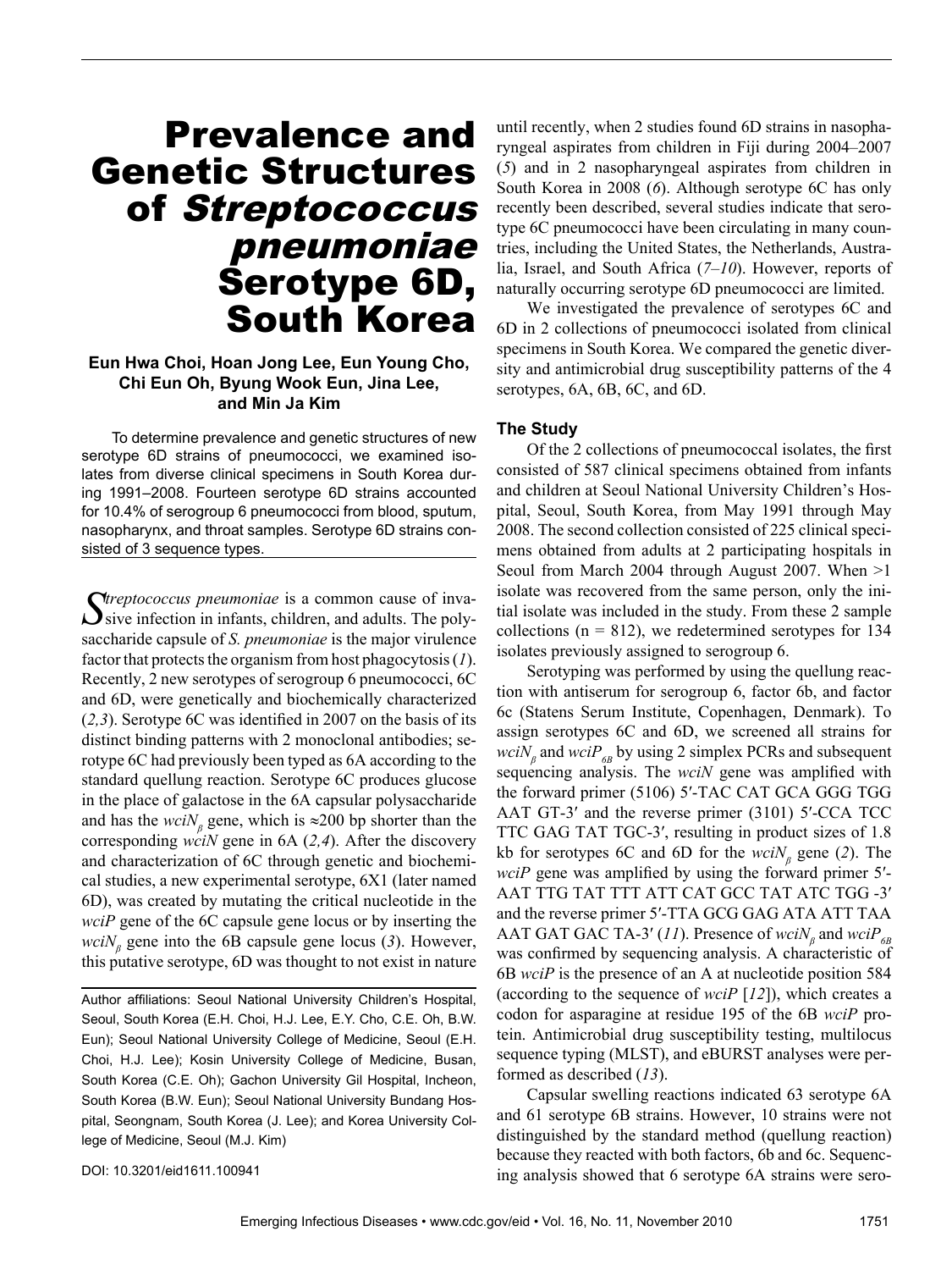type 6C according to the presence of *wciN<sub>β</sub>* but the absence of  $wciP_{6B}$ . Subsequently, 4 serotype 6B strains and 10 undistinguished strains were identified as serotype 6D on the basis of the presence of  $weight_{\beta}$  and  $weight_{\beta}$ .

Serotypes tested by using the molecular method were 6A (n = 53, 39.6%), 6B (n = 61, 45.5%), 6C (n = 6, 4.5%), and  $6D$  (n = 14, 10.4%). The earliest recovery of a serotype 6D isolate was in 1996, and the earliest recovery of a serotype 6C isolate was in 1993. Two serotype 6D strains were obtained from adults, and the remaining 12 strains were obtained from infants or children. Sources of serotype 6D isolates were blood ( $n = 5$ ), sputum ( $n = 6$ ), nasopharynx (n  $= 2$ ), and throat (n  $= 1$ ) specimens (Table). All serogroup 6 isolates except a 6C strain showed multidrug resistance to at least 3 classes of antimicrobial drugs. According to MLST, 3 sequence types (STs) were found in serotype 6D pneumococci (ST189 [n = 7], ST3171 [n = 4], and ST282  $[n = 3]$ , which fell into 2 clonal complexes according to eBURST analysis (Figure). ST189 and ST282 were closely related to clonal complex 81, which clustered with serotype 6A strains. All 4 ST3171 strains were isolated from blood. Each ST exhibited distinct antimicrobial drug susceptibility patterns and genes for macrolide resistance (Table).

## **Conclusions**

We identified 14 naturally occurring serotype 6D strains among 134 serogroup 6 pneumococci collected from diverse clinical specimens in South Korea during 1991–2008. The prevalence rate of serotype 6D among serogroup 6 isolates was 10.4%, slightly higher than that of serotype 6C (4.5%). Although serotype 6D was only recently discovered, we demonstrated that serotype 6D

strains have been circulating since at least 1996. Serotype 6D was identified from various clinical sources, including blood, sputum, throat swab, and nasopharynx specimens, contrasting with findings of 2 previous studies (*5,6*).

The genetic structures of serotype 6D pneumococci in the MLST database (www.mlst.net) were single isolates of ST4241 (Australia); ST982, ST4190, ST5085, and ST5086 (China); and 2 isolates of ST282 (South Korea). Of those, 3 strains from China (ST982, ST5085, and ST5086) were closely related to the ST3171 strain from South Korea. This cluster of serotype 6D strains was associated with serotype 6A and 6B isolates from 3 countries in Asia. A single isolate of ST4241 was related to STs associated mostly with serotype 6B, but the ST4170 strain did not seem to be linked to other STs. This study demonstrated that 7 serotype 6D strains of ST189 and 3 serotype 6D strains of ST282 were related to clonal complex 81, which had previously been associated with only serotype 6A isolated from South Korea. However, this clonal complex also included several STs associated with many other global serotypes, such as 23F, 19F, and 19A. Although the mechanism is not completely clear, available data indicate that capsular switching from serotypes 6A, 23F, 19F, or 19A to serotype 6D is possible; this switching could occur in addition to replacement of the  $wciN<sub>\beta</sub>$  gene into the 6B capsule gene locus. A previous study indicated capsular switching as the possible event for formation of serotype 6C isolates (*14*).

In a recent study, factor 6d antiserum was validated for accurate serotyping of 6C (*10*) and is now commercially available, but antiserum for detection of 6D has not yet been developed. Further studies will be required to investigate the prevalence and genetic relatedness of serotype

| Table. Genetic structures and phenotypes of 14 strains of Streptococcus pneumoniae serotype 6D, Seoul, South Korea* |             |               |            |            |                           |         |
|---------------------------------------------------------------------------------------------------------------------|-------------|---------------|------------|------------|---------------------------|---------|
| CC or ST and year                                                                                                   |             |               | MIC, µg/mL |            | Macrolide resistance gene |         |
| of isolation                                                                                                        | Patient age | Sample source | Penicillin | Cefotaxime | mefA                      | ermB    |
| CC81                                                                                                                |             |               |            |            |                           |         |
| ST189                                                                                                               |             |               |            |            |                           |         |
| 2000                                                                                                                | 5 y         | Throat swab   | 1.50       | 0.75       | Present                   | Absent  |
| 2004                                                                                                                | 81 y        | Sputum        | 2.00       | 1.00       | Present                   | Absent  |
| 2006                                                                                                                | 1 y         | Sputum        | 1.50       | 1.00       | Present                   | Absent  |
| 2006                                                                                                                | 2 y         | Sputum        | 1.00       | 0.75       | Present                   | Absent  |
| 2007                                                                                                                | 5у          | Sputum        | 1.50       | 0.75       | Present                   | Absent  |
| 2007                                                                                                                | 6 y         | Nasopharynx   | 1.50       | 0.75       | Present                   | Absent  |
| 2007                                                                                                                | 73 y        | <b>Blood</b>  | 2.00       | 1.00       | Present                   | Absent  |
| ST282                                                                                                               |             |               |            |            |                           |         |
| 2004                                                                                                                | 4 mo        | Sputum        | 1.50       | 0.75       | Present                   | Absent  |
| 2005                                                                                                                | 8 mo        | Nasopharynx   | 1.50       | 0.75       | Present                   | Absent  |
| 2005                                                                                                                | 9 mo        | Sputum        | 1.50       | 0.75       | Present                   | Absent  |
| ST3171                                                                                                              |             |               |            |            |                           |         |
| 1996                                                                                                                | 1 y         | <b>Blood</b>  | 0.06       | 0.05       | Absent                    | Present |
| 1997                                                                                                                | 3y          | <b>Blood</b>  | 0.06       | 0.50       | Absent                    | Present |
| 1997                                                                                                                | 14 y        | <b>Blood</b>  | 0.06       | 0.50       | Absent                    | Present |
| 1997                                                                                                                | 15 y        | <b>Blood</b>  | 0.06       | 0.50       | Absent                    | Present |

\*CC, clonal complex; ST, sequence type. Antimicrobial drug susceptibility testing, detection of *mef*A/*erm*B, multilocus sequence typing, and eBURST analyses were performed as described (*13*). All strains were resistant to at least 3 antimicrobial drug classes.